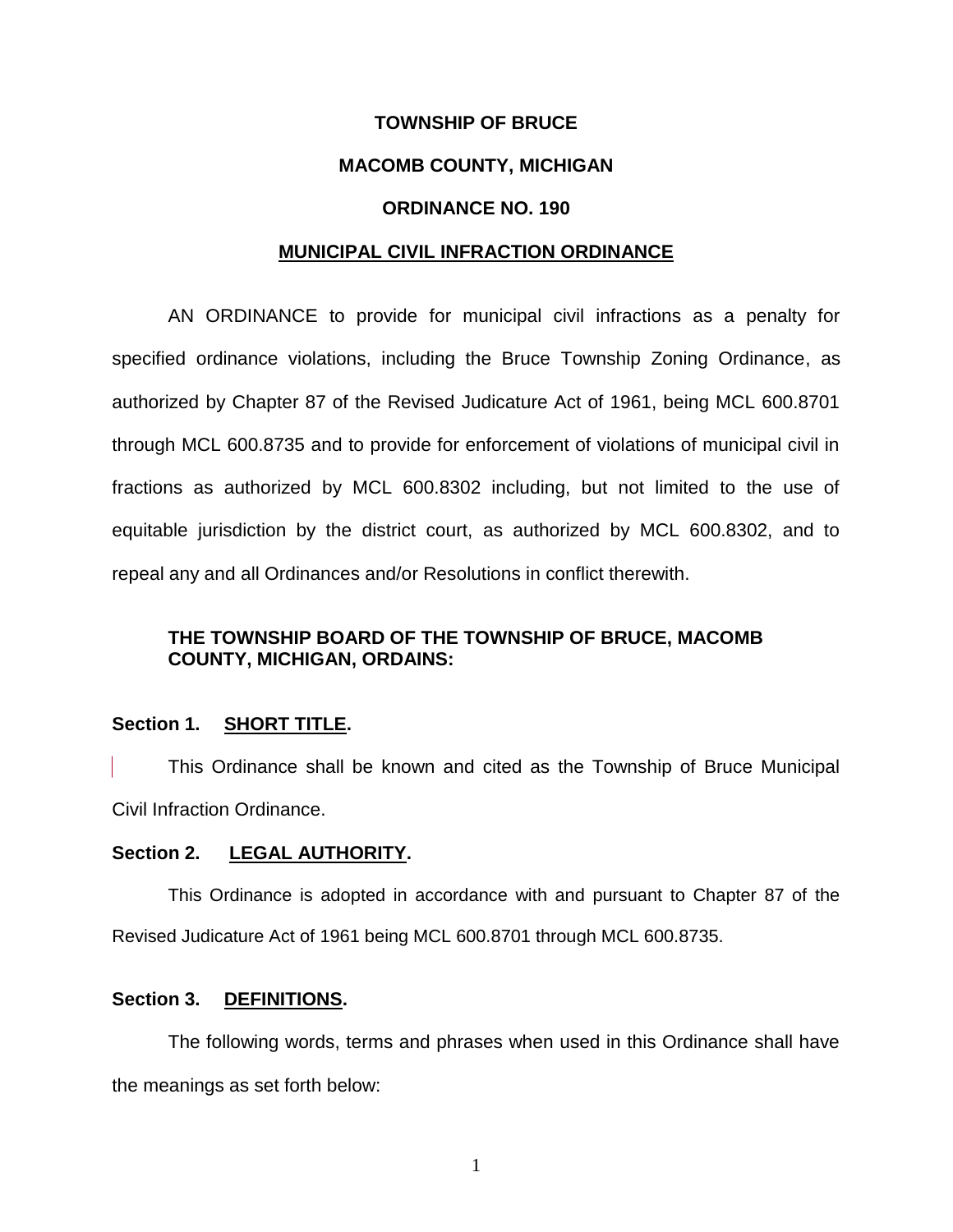- A. *Authorized Township Official* means a Macomb County Sheriff Deputy, fire inspector, building inspector, code enforcement officer, or other personnel of the Township authorized by this Ordinance or any other Township ordinance to issue ordinance violations or municipal civil infraction notices or citations.
- B. *Municipal Ordinance Violations Bureau* means the Township of Bruce municipal ordinance violations bureau as established by Section 4 of this Ordinance.
- C. *Municipal Civil Infraction* means an act or omission that is prohibited by any ordinance of the Township, but which is not a crime under the ordinance, and for which civil sanctions, including without limitations fines, damages, expenses, and costs, may be ordered, as authorized by MCL 600.8727.
- D. *Municipal Civil Infraction Action* means a civil action in which the defendant is alleged to be responsible for a municipal civil infraction.
- E. *Municipal Civil Infraction Citation* means a written complaint or notice prepared by an authorized Township official in the format provided in Section 11, directing a person to appear in court regarding the occurrence or existence of a municipal civil in fraction violation by the person cited.
- F. *Municipal Civil Infraction Determination* means a determination that an individual is responsible for a municipal civil in fraction based upon one of the following:
	- (1) An admission of responsibility for the municipal civil infraction;
	- (2) An admission of responsibility for the municipal civil infraction, with explanation;
	- (3) A preponderance of the evidence at an informal or formal hearing;
	- (4) A default judgment for failing to appear at a scheduled court appearance.
- G. *Municipal Civil Infraction Notice* means a written complaint or notice prepared by an authorized Township official in the format provided in Section 11, directing a person to appear at the Township Municipal Ordinance Bureau regarding the occurrence or existing of a municipal violation by the person cited.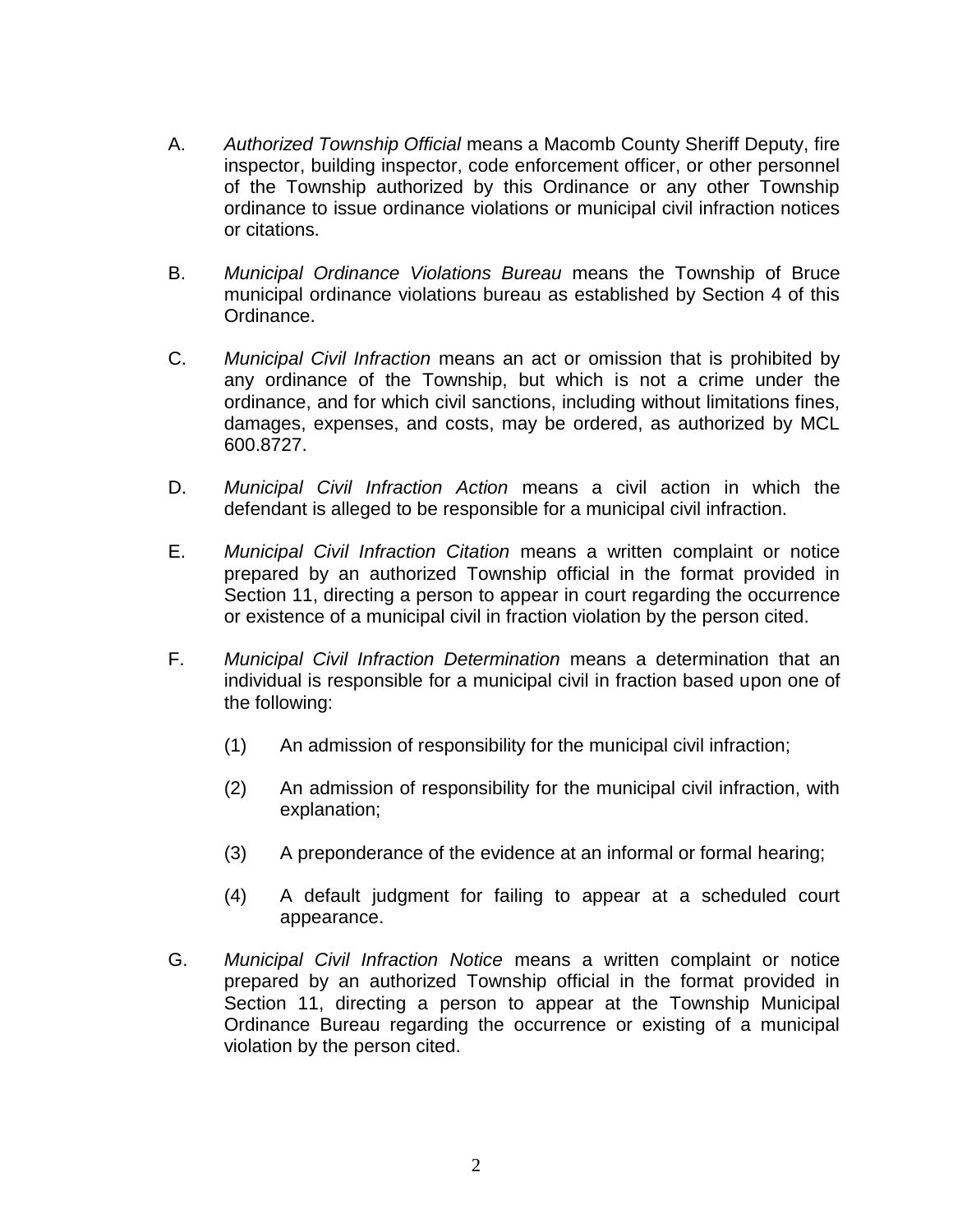- H. *Owner*, as applied to a building or land, shall include any part owner, land contract vendee, joint owner, tenant in common, tenant in partnership, joint tenant or tenant by the entirety of the whole or of a part of such building or land.
- I. *Person*, includes firms, joint ventures, partnerships, corporations, clubs, congregations and all associations or organizations of nature persons, either incorporated or unincorporated, however operating or named and whether acting by themselves or by a servant, agent or fiduciary, and includes all legal representatives, heirs, successors and assigns thereof.
- J. *Property* includes real and personal property.
- K. *Repeat Offence*, is a second (or subsequent) municipal civil infraction violation of the same requirement or provision of this ordinance committed by a person within a one-week period after which the person admits responsibility or is determined to be responsible.

## **Section 4. ESTABLISHMENT, LOCATION AND PERSONNEL OF MUNICIPAL ORDINANCE VIOLATIONS BUREAU.**

A. Establishment. The Township of Bruce Municipal Ordinance Violations Bureau is established pursuant to MCL 600.8396 for the purpose of accepting admissions of responsibility for ordinance violations designated as municipal civil infractions and to collect and retain civil fines/costs for such violations as set forth in this ordinance.

B. Location. The Bureau shall be located at the Township Hall, specifically the building department, under the supervision and control of the Township Supervisor.

C. Personnel. The Bureau shall be staffed as determined necessary by the Township Board.

# **Section 5. AUTHORITY OF BUREAU.**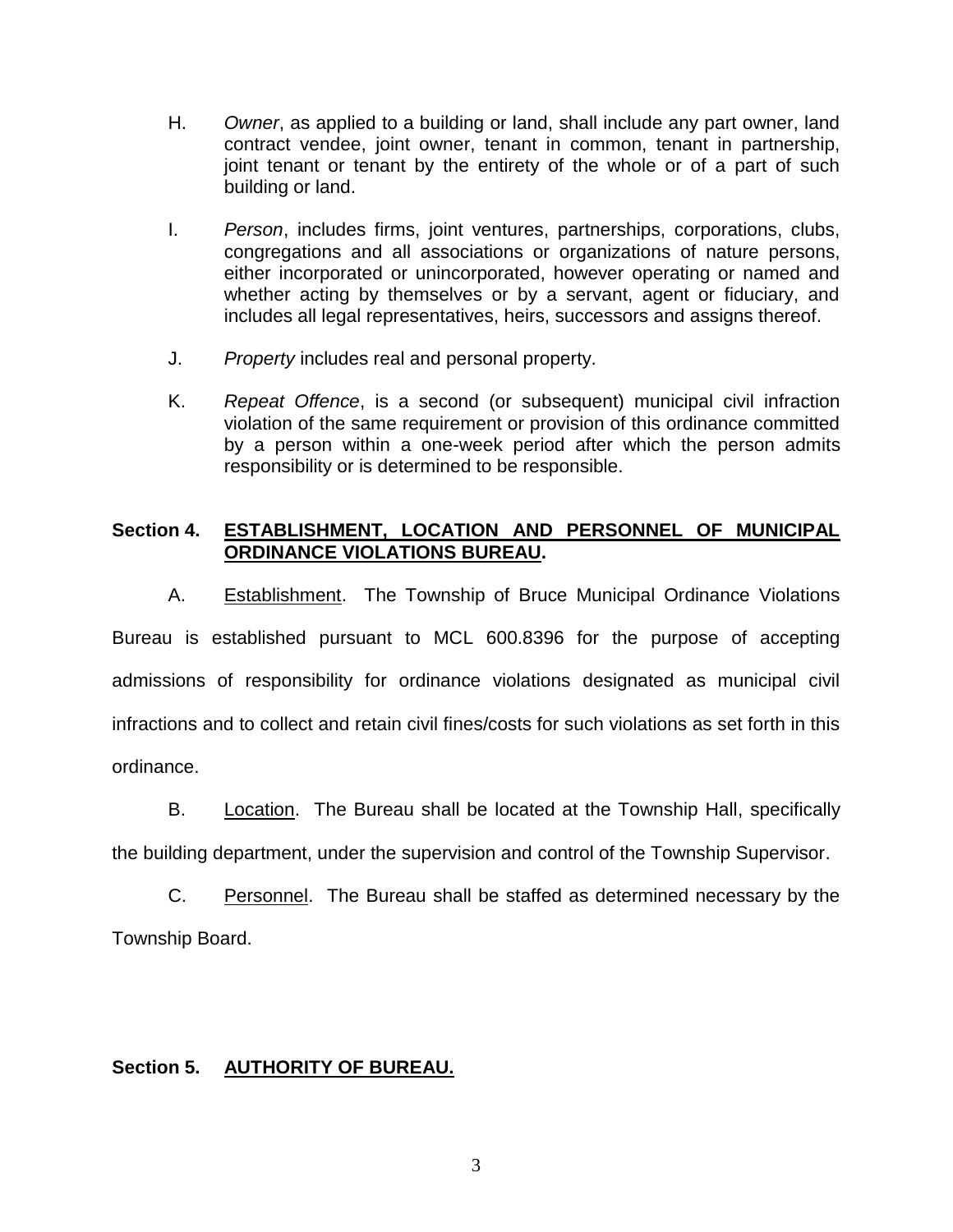The Municipal Ordinance Violations Bureau shall only have authority to accept admissions of responsibility, without explanation, for municipal civil infractions for which a municipal ordinance violations notice (rather than a citation) has been issued and served and to collect and retain the scheduled civil fines/costs for such violations specified in this or any other applicable ordinance. The Ordinance Violations Bureau shall not accept payment of a fine or costs from any person who denies having committed the municipal civil infraction or who admits responsibility for the municipal civil infraction only with an explanation. The Bureau does not have the authority or jurisdiction to determine or attempt to determine the truth or falsity of any fact or matter relating to an alleged ordinance violation. The Bureau does not have the authority or jurisdiction to dispose of municipal civil infraction citations, solely municipal civil infraction notices.

#### **Section 6. DISPOSITION OF PAYMENTS.**

Payments made to the Municipal Ordinance Violations Bureau shall be retained and accounted for as fines and costs, respectively, and shall be deposited in the Township's budgetary fund to which the cost of enforcing the particular section of the Ordinance which gave rise to the issuance of the violation is charged.

#### **Section 7. RECORDS AND ACCOUNTING.**

The Municipal Ordinance Violations Bureau clerk or other designated Township employee, shall retain a copy of all municipal ordinance violation notices, and make a report available to the Township Board yearly stating the number of admissions and

4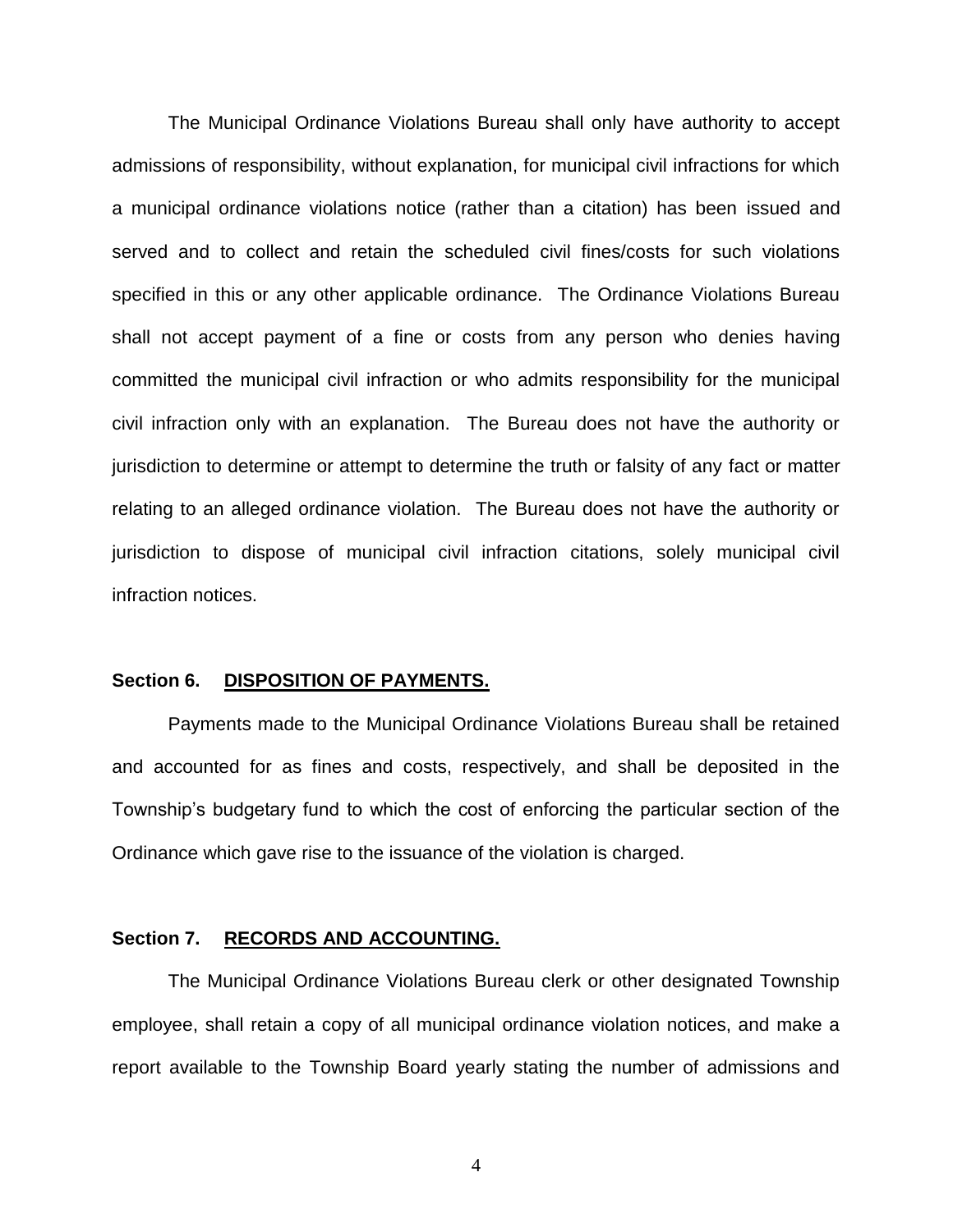denials of responsibility for Ordinance violations within the jurisdiction of the Bureau and the amount of fines/costs collected with respect to such violations.

#### **Section 8. SCHEDULE OF CIVIL FINES.**

A schedule of civil fines payable to the Municipal Ordinance Violations Bureau established pursuant to this Ordinance or admissions of responsibility by persons served with municipal civil infraction violation notices is listed below and a copy of the adopted schedule of civil fines shall be posted at the Municipal Ordinance Violations Bureau.

### **SCHEDULE OF CIVIL FINES TO BE INSERTED**

#### **Section 9. MUNICIPAL CIVIL INFRACTION ACTION.**

A municipal civil infraction action may be commenced upon the issuance, by an authorized Township official, of a municipal civil infraction citation directing the alleged violator to appear in district court or upon the issuance of a municipal civil infraction violation notice directing the alleged violator to appear at the Municipal Ordinance Violations Bureau. Nothing this Ordinance shall be deemed to require the Township to initiate its municipal civil infraction ordinance enforcement activity through the issuance of a municipal civil infraction notice. As to each Ordinance violation designated as a municipal civil infraction, the Township, at its sole discretion, may proceed directly by the issuance of a municipal civil infraction citation or take such other enforcement action authorized by law.

5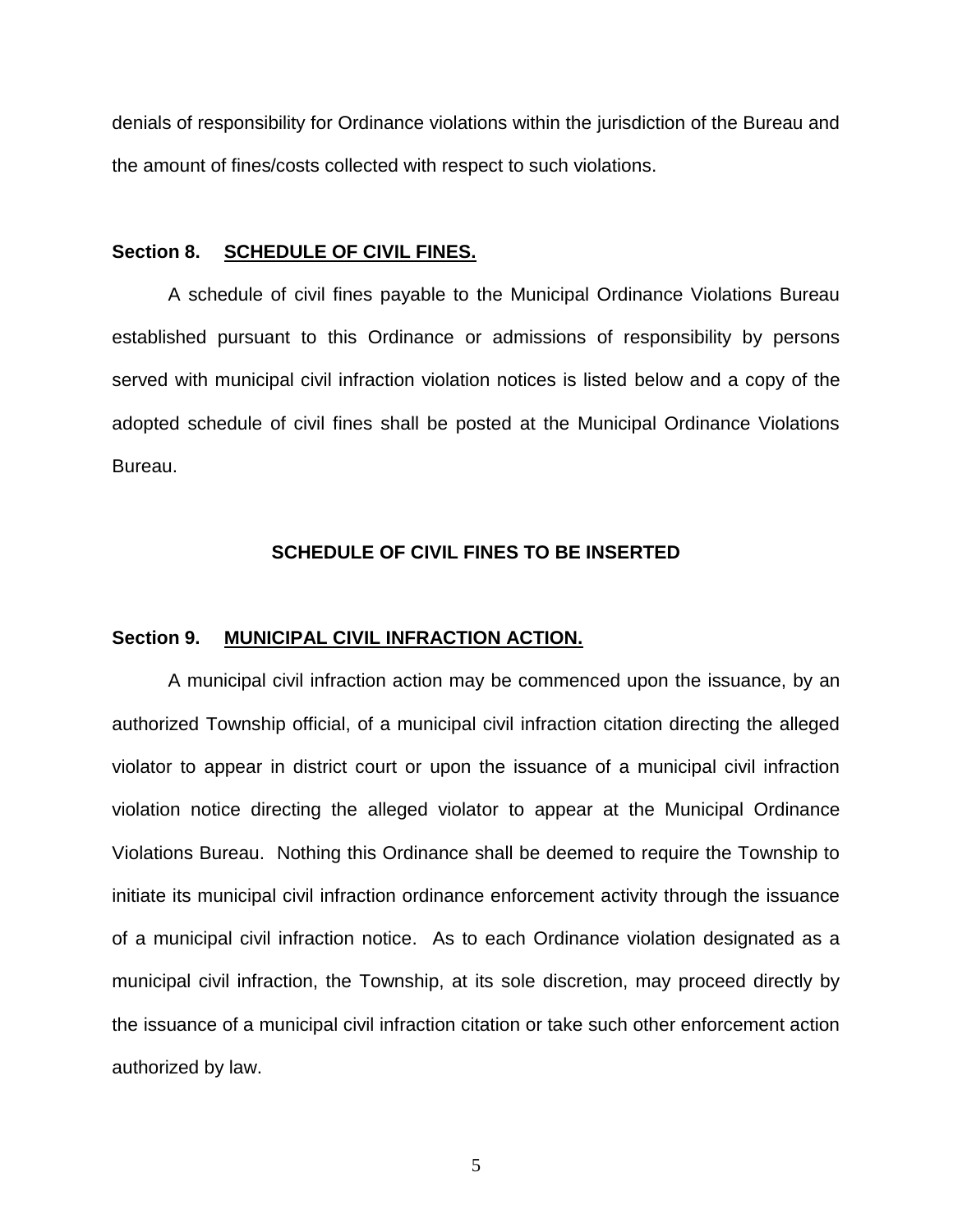### **Section 10. DENIAL OF RESPONSIBILITY.**

Where a person fails to admit responsibility (without explanation) for a violation within the jurisdiction of the Municipal Ordinance Violations Bureau and pay the required civil fines/costs within the designated time period, the bureau clerk or other designated Township employee shall so advise the authorized Township official that issued the violation and she/she may issue and file a municipal civil infraction citation for such violation with the court having jurisdiction of the matter. The citation filed with the court shall consist of a sworn complaint containing, at a minimum, the allegations stated in the municipal civil infraction notice and shall fairly inform the alleged violator how to respond to the citation. A copy of the citation may be served personally or by mail upon the alleged violator at the alleged violator's last known address. The citation shall thereafter be processed in the manner required by law.

#### **Section 11. FORM OF TICKETS ISSUED**

The form and content of tickets used for municipal civil infraction violations, both municipal civil infraction notices and municipal civil infraction citations shall be in accordance with MCL 600.8705 and MCL 600.8709.

- A. Notices. A municipal civil infraction violation notice shall include, at a minimum, all of the following:
	- (1) The violation;
	- (2) The time within which the person must contact the Municipal Ordinance Violations Bureau for purposes of admitting or denying responsibility for the violation;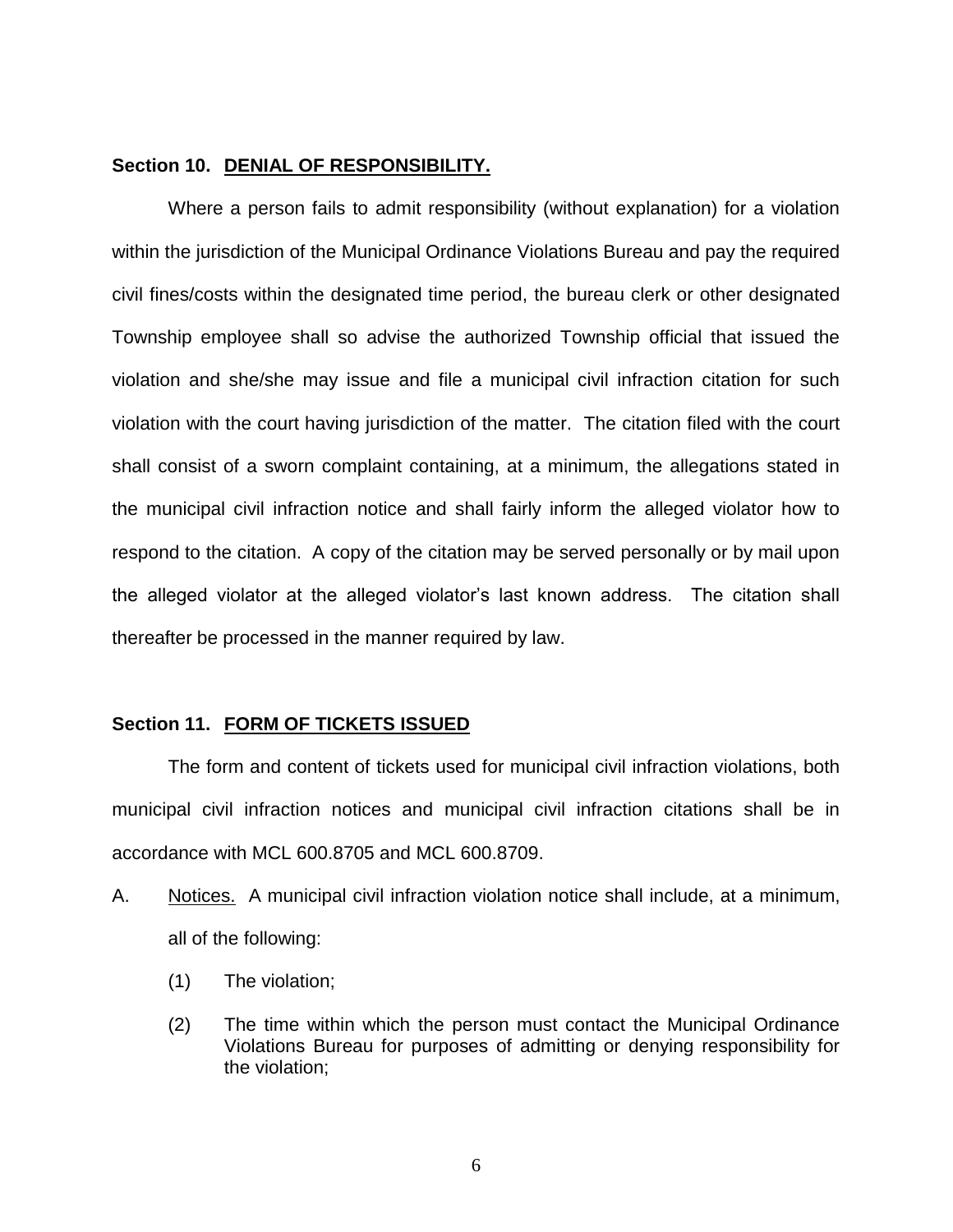- (3) The amount of the scheduled fines/costs of the violation;
- (4) The methods by which the violations may be admitted or denied;
- (5) The consequences of failing to pay the required fines/costs or contact the Bureau within the required time;
- (6) The address and telephone number of the Bureau; and
- (7) The days and hours that the Bureau is open.
- B. Citations. Municipal civil infraction citations shall be numbered consecutively, in a form approved by the State Court Administrator and contain the following:
	- (1) The name and address of the alleged violator;
	- (2) The municipal civil infraction alleged;
	- (3) The place the alleged violator shall appear in court, which shall be the district court;
	- (4) The telephone number of the court; and
	- (5) The time at or by which the appearance in court shall be made, which time frame shall be a reasonable time after the citation is issued.
	- (6) The citation shall inform the alleged violator that he may do one of the following:
		- (a) Admit responsibility for the municipal civil infraction by mail, in person or by representation, at or by the time specified for appearance.
		- (b) Admit responsibility for the municipal civil in fraction, with explanation, by mail by the time specified for appearance or, in person, or by representation.
		- (c) Deny responsibility for the municipal civil infraction by doing either of the following:
			- i. Appearing in person for an informal hearing before a judge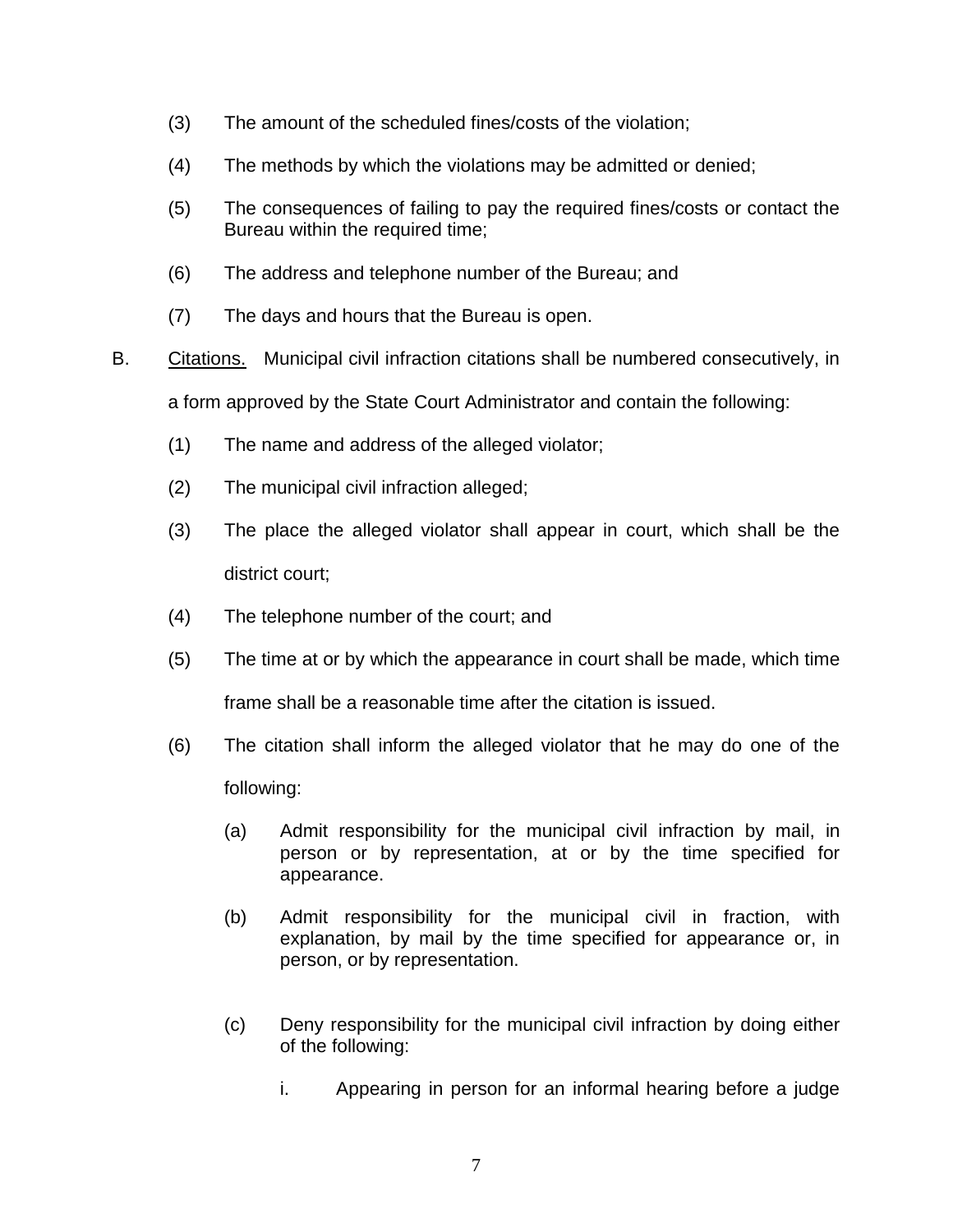or district court magistrate, without the opportunity of being represented by an attorney, unless a formal hearing before a judge is requested by the township; or

- ii. Appearing in court for a formal hearing before a judge, with the opportunity of being represented by an attorney.
- (7) The citation shall also inform the alleged violator of all of the following:
	- (a) That if the alleged violator desires to admit responsibility, with explanation, in person or by representation, the alleged violator must apply to the court in person, by mail, by telephone, or by representation within the time specified for appearance and obtain a scheduled date and time for an appearance.
	- (b) That if the alleged violator desired to deny responsibility, the alleged violator must apply to the court in person, by mail, by telephone, or by representation within the time specified for appearance and obtain a scheduled date and time for a hearing, unless a hearing date is specified on the citation.
	- (c) That a hearing shall be an informal hearing unless a formal hearing is requested by the alleged violator of the township.
	- (d) That at an informal hearing the alleged violator must appear in person before a judge or district court magistrate, without the opportunity of being represented by an attorney.
	- (e) That at a formal hearing the alleged violator must appear in person before a judge with the opportunity of being represented by an attorney.
- (8) The citation shall contain a notice in boldface type that the failure of the

alleged violator to appear within the time specified in the citation or at the time

scheduled for a hearing or appearance is a misdemeanor and will result in entry of a

default judgment against the alleged violator on the municipal civil infraction.

## **Section 12. SERVICE OF NOTICE AND CITATION.**

A municipal civil infraction notice or municipal civil infraction citation shall be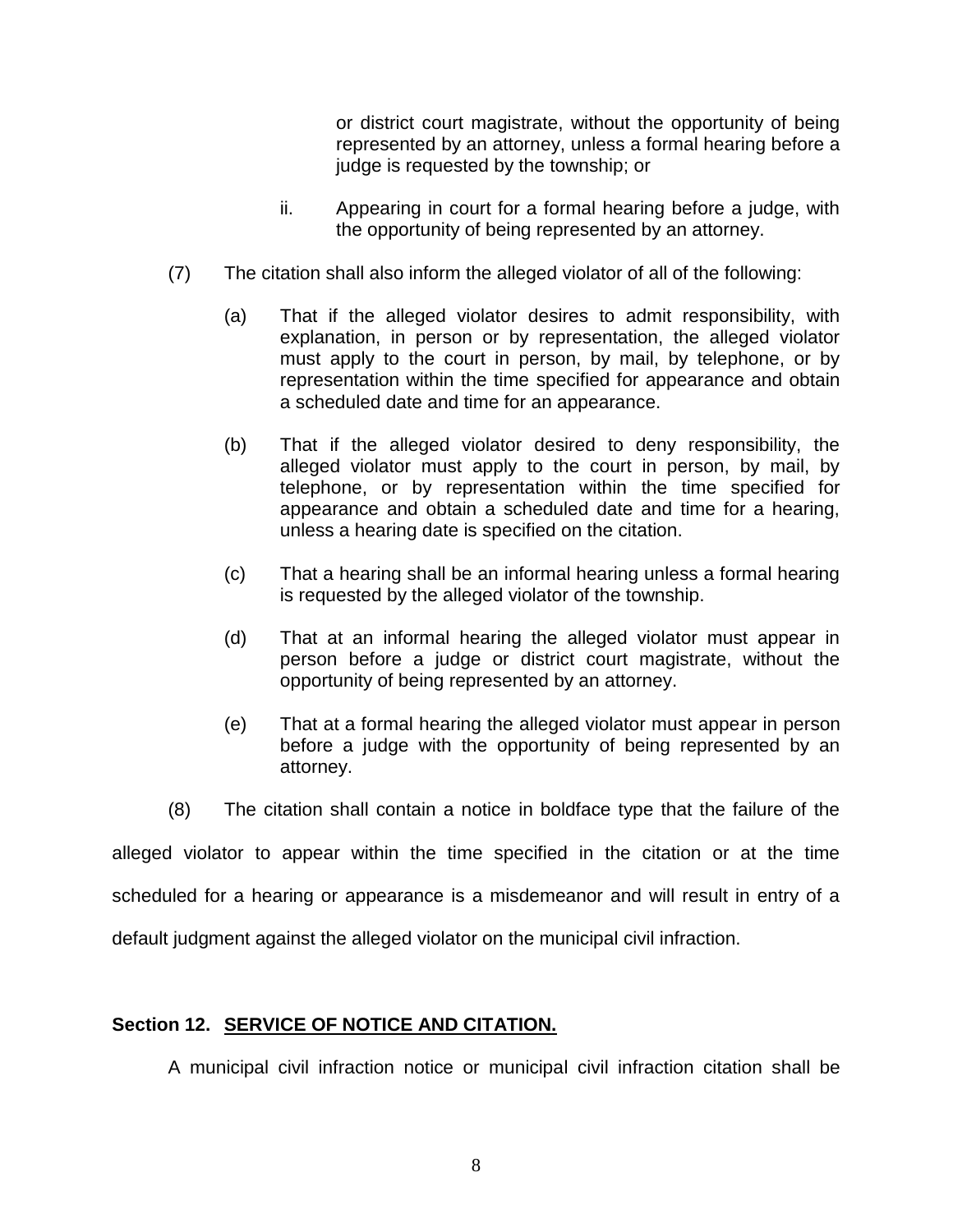served by an authorized Township official as follows:

- (A) Personal Service. Except as provided by (b) of this section, an authorized Township official shall personally serve a copy of the notice or citation upon the alleged violator.
- (B) Posting. If the municipal civil infraction involves the use or occupancy of land, a building, or other structure, a copy of the notice or citation does not need to be personally served upon the alleged violator but may be served upon an owner or occupant of the land, building or structure by posting the copy of the notice or citation on the land or attaching a copy of the notice or citation to the building or structure. In addition, a copy of the notice or citation shall be sent by first class mail to the owner of the land, building or structure at the owner's last known address as indicated upon the assessment rolls of the Township.

## **Section 13. VIOLATIONS, PENALTY.**

A. Fines. The penalty for a municipal civil infraction shall be a civil fine in an amount as provided by this Ordinance or the Ordinance violated, plus any costs, damages, expenses and other sanctions, as authorized by Chapter 87 of the Revised Judicature Act of 1961 being MCL 600.8727 through MCL 600.8735 or any successor statutory provision thereto and the exercise of equitable jurisdiction and authority as authorized by MCL 600.8302 and other applicable laws. Unless otherwise specifically provided in this Ordinance, or any other applicable Ordinance, the fine for each civil infraction violation shall be not less than \$100.00 or more than \$200.00. The court may order that the Township be paid directly for unpaid civil fines/costs for any municipal civil infraction violation and costs, damages and expenses incurred by the Township to enforce Township Ordinances giving rise to the civil infraction.

B. Repeat Offenses. An increased fine may be imposed for repeat offenses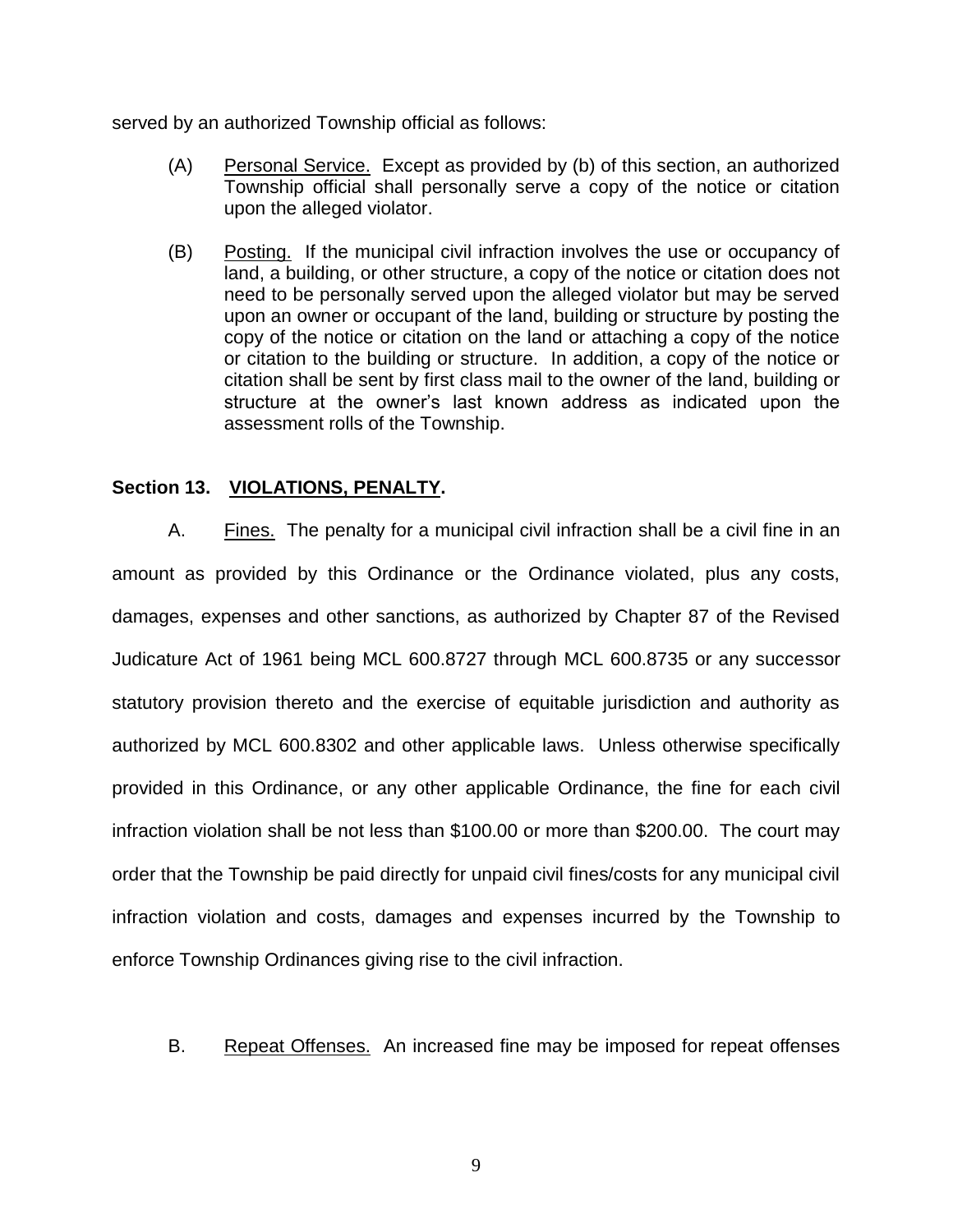by a person of any requirement or provision of any Ordinance in accordance with the following:

- (1) The fine for any offense that is a first repeat offense shall be no less than \$250.00 nor more than \$400.00.
- (2) The fine for any second repeat offense or any subsequent repeat offense shall be no less than \$500.00.

C. Continuing Violation. Each day on which any violation designated as a municipal civil infraction continues constitutes a separate offense and is subject to sanctions as a separate violation.

D. Injunctive Relief. A violation of any of the provisions of this Ordinance and any municipal civil infraction is deemed to be detrimental to the health, safety and general welfare of the residents, property owners and persons within the Township and is deemed to be a nuisance per se. Any violation of the provisions of this Ordinance shall constitute a basis for the district court, pursuant to MCL 600.8302 to order injunctive relief against the violator or land owner to restrain and prohibit the violator or owner from continuing the violation, in addition to any other relief or penalty provided within this Ordinance or allowed by law.

# **Section 14. DESIGNATION OF SPECIFIC ORDINANCE VIOLATIONS.**

Violation of the following ordinances are deemed and designated as municipal civil infractions:

Ordinance No. Cordinance Title **Adoption Date** Adoption Date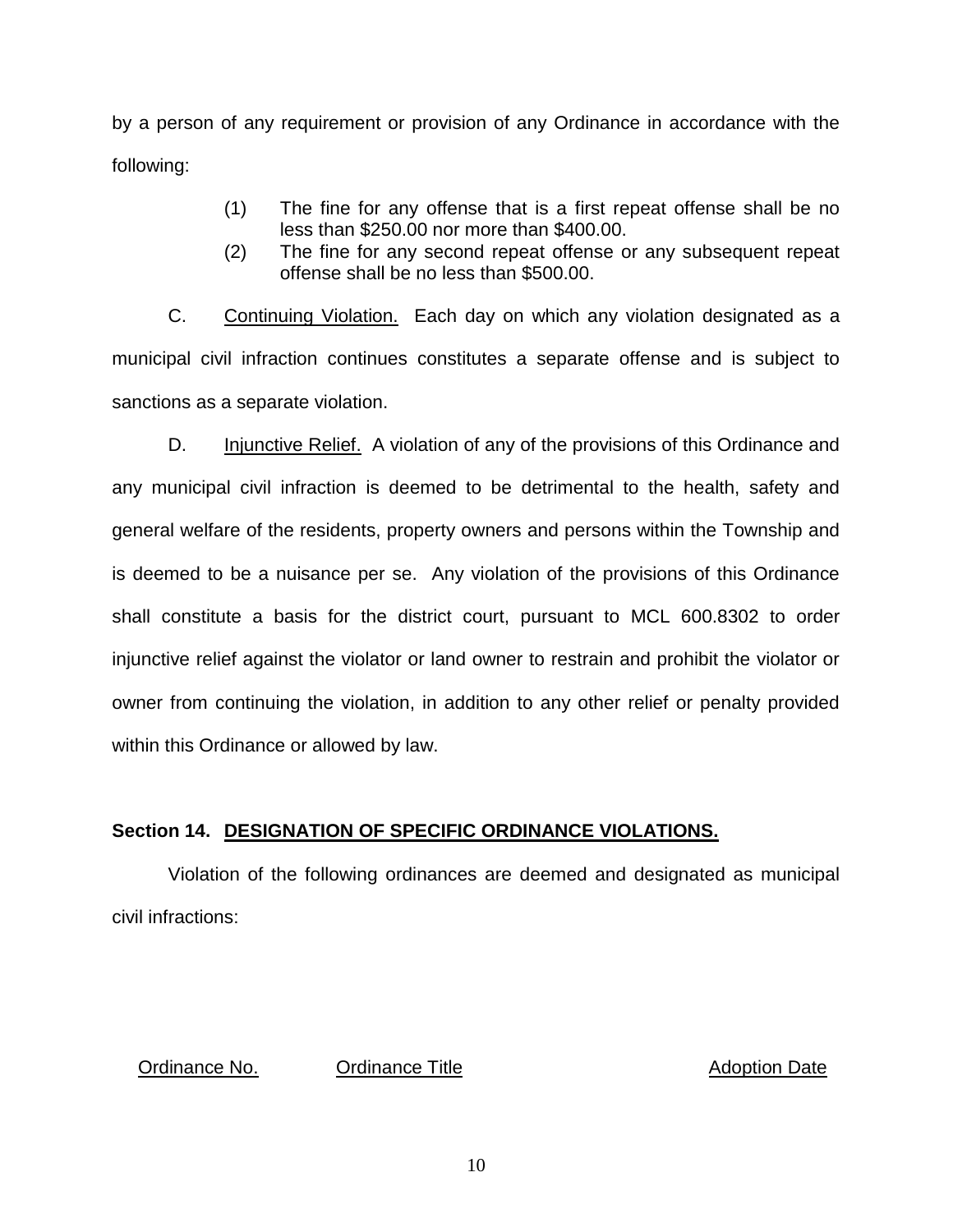| 112        | Parks, Picnic Grounds & Recreation Areas | 05-02-66       |
|------------|------------------------------------------|----------------|
| 145        | Dangerous Building Ordinance             | 04-09-79       |
| 150        | <b>Open Burning Ordinance</b>            | 04-19-82       |
| 152        | <b>Bruce Twp. Soil Removal Ordinance</b> | 04-13-84       |
| 153        | <b>Bruce Twp. Fire Works Ordinance</b>   | 08-1285        |
| 156        | Bruce Twp. Open Burning Ordinance        | 12-08-86       |
| 157        | Bruce Twp. Soliciting & Vending          | 04-13-87       |
| 161        | <b>Bruce Twp. Zoning Ordinance</b>       |                |
| 161.18-94  | Bed & Breakfast                          |                |
| 161.72-07  | <b>Private Roads</b>                     | 06-30-07       |
| 161-102-08 | Noise Ordinance                          |                |
| 162        | <b>Engineering Standards Ordinance</b>   | $07 - 21 - 04$ |
| 163        | <b>Bruce Twp. House Party Ordinance</b>  | 04-08-91       |
| 164        | Neighborhood Park Ordinance              | 06-10-91       |
| 166        | <b>Animal Control Ordinance</b>          | 12-09-91       |
| 168        | <b>Curfew Ordinance</b>                  | $01 - 11 - 93$ |
| 169        | Disturbing the Peace                     | $01 - 11 - 93$ |
| 170        | <b>Blight Ordinance</b>                  | $01 - 11 - 93$ |
| 175        | Sale of Vehicles                         | 07-18-01       |

Any Bruce Township Ordinance not specified above shall remain punishable as provided for in that Ordinance.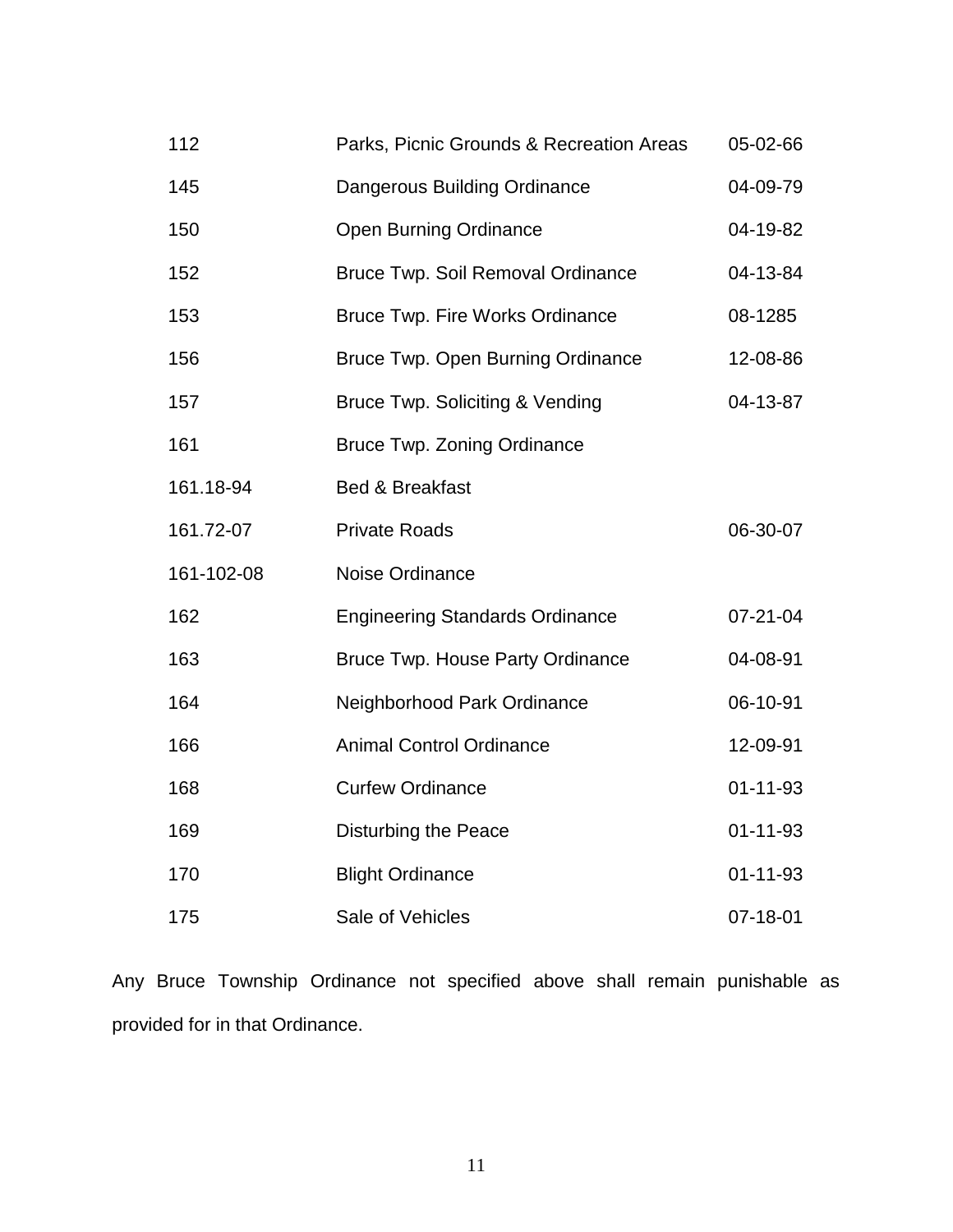### **Section 15. REPEAL OF CONFLICTING PROVISIONS.**

All Resolutions, Ordinances or parts thereof in conflict with the provisions of this Ordinance are to the extent of such conflict, hereby repealed.

### **Section 16. SEVERABILITY.**

If any section, paragraph, clause or provision of this Ordinance is for any reason held to be invalid or unconstitutional, the invalidity or unconstitutionality of such section, paragraph, clause or provision shall not affect any of the remaining provisions of this Ordinance.

### **Section 17. PUBLICATION.**

A true copy of this Ordinance or a Summary thereof, shall be published in the Source Newspaper, a newspaper of general circulation in Bruce Township.

### **Section 18. EFFECTIVE DATE.**

This Ordinance shall take effect thirty (30) days from, and after publication of the Ordinance or a Summary thereof as provided in Section 17.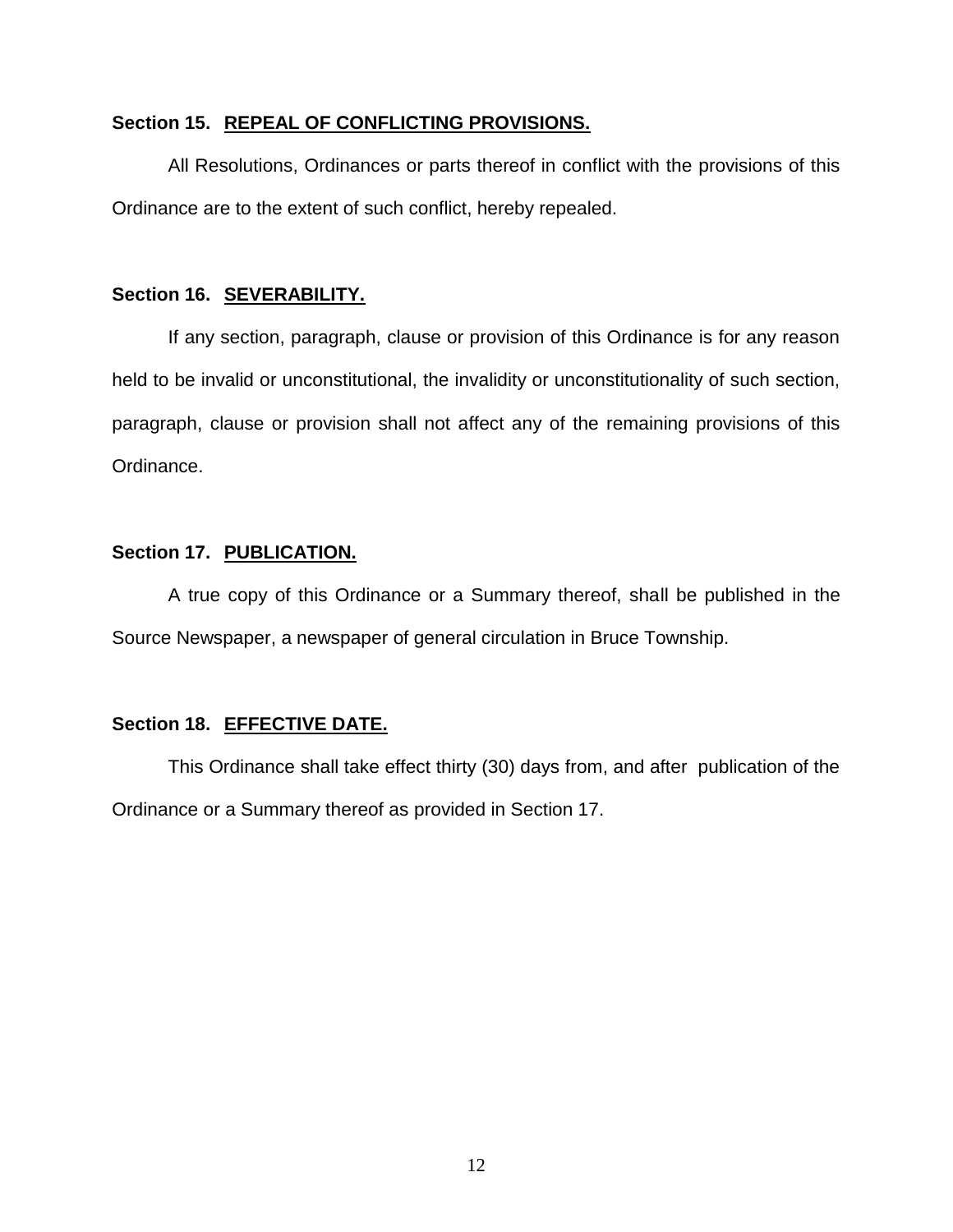## **CERTIFICATE OF TOWNSHIP CLERK**

I hereby certify that the foregoing constitutes a true and complete copy of an Ordinance duly adopted by the Township Board of Bruce Township, Macomb County, Michigan, at a meeting held on the 19<sup>th</sup> day of April, A.D., 2017.

I hereby further certify that the following Township Board members were present at the meeting:

## BROCKMANN, OBRECHT, OKONIEWSKI, FALKER

and the following Township Board Members were absent: CORY

I further certify that Member **FALKER** moved for the adoption of the Ordinance, and that motion was supported by Member OKONIEWSKI.

 I further certify that the following Township of Bruce Board Members voted for the adoption of the Ordinance:

BROCKMANN, OBRECH, OKONIEWSKI, FALKER and that the following Township of Bruce members voted against adoption of the Ordinance:

 $\texttt{NONE}$ 

Susan Brockmann, Clerk Bruce Township

\_\_\_\_\_\_\_\_\_\_\_\_\_\_\_\_\_\_\_\_\_\_\_\_\_\_\_\_\_\_